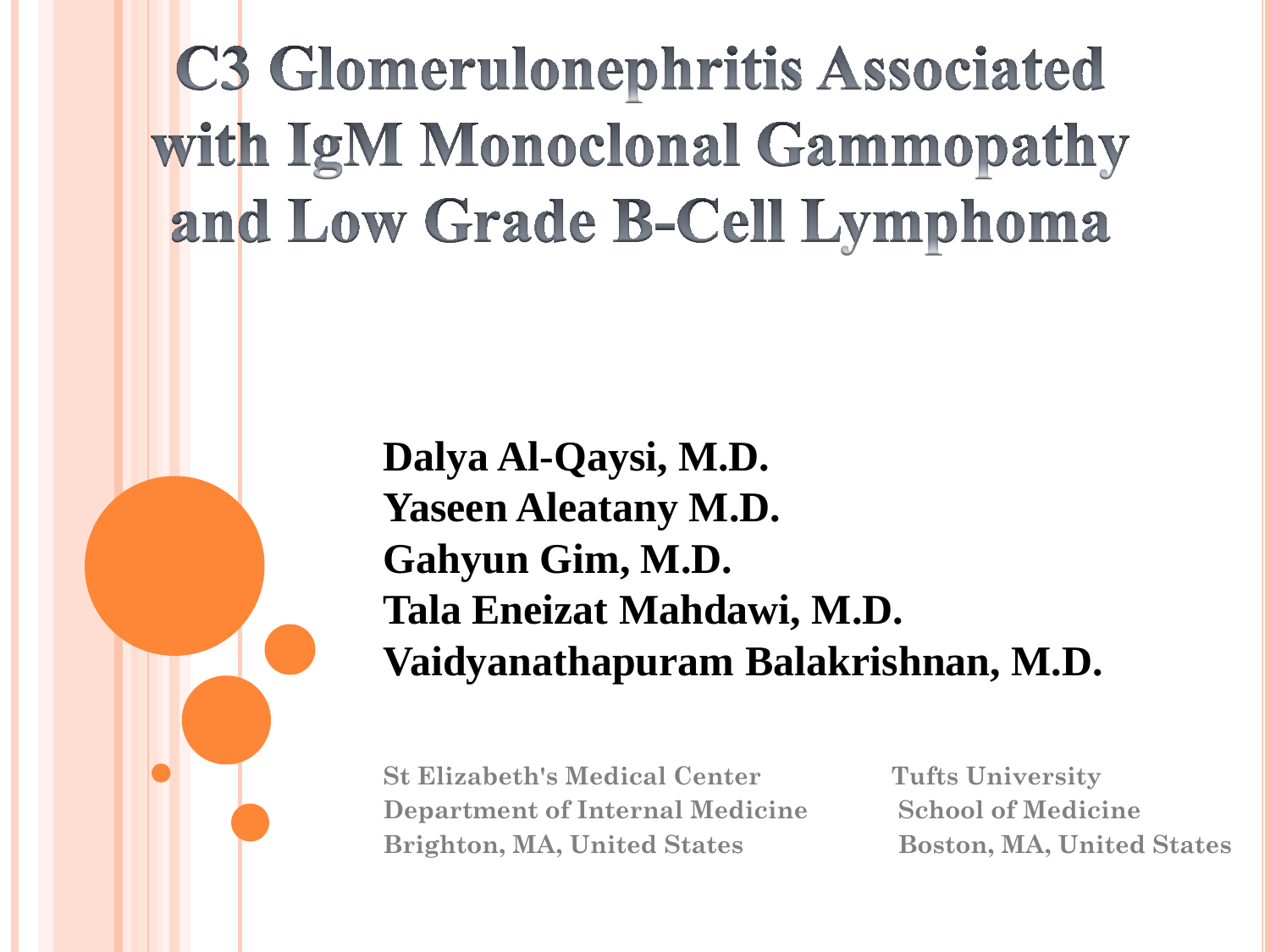## BACKGROUND

## EPIDEMIOLOGY:

- o C3 glomerulopathies are rare diseases with an estimated incidence of 1-3 cases/ 1,000,000 annd point prevalence of 14 to 140 cases per 1,000,000. [1]
- <sup>o</sup> The term C3 glomerulopathy was introduced recently to encompass all glomerular lesions with predominant C3 accumulation, which includes dense deposit disease (DDD) and C3 glomerulonephritis (C3GN). [2,3].

## PATHOGENESIS:

- Mainly due to excessive activation or dysregulation of the complement alternate pathway, which is highly organized by the activity of C3 convertase. This dysregulation may occur as a result of mutations or functional inhibition of complement-regulatory proteins.
- The activity of C3 convertase can be increased by:
- Increased production of C3 nephritic factors (C3NeFs).
- Loss of functional factor H.
- Enzymatic cleavage of C3 by renin.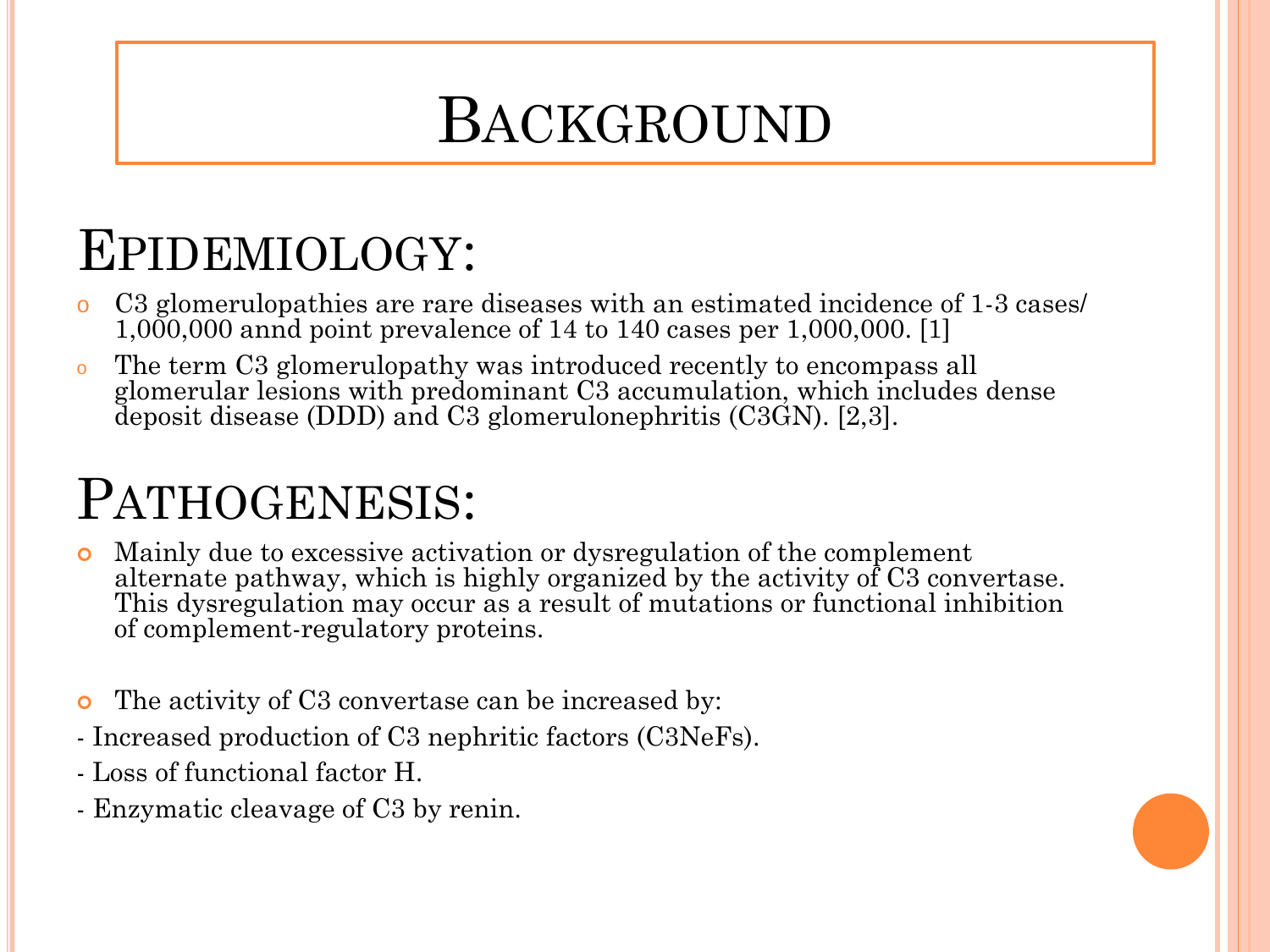## BACKGROUND

- The exact mechanism is still not well understood. But the disease process was found either inherited or acquired.
- The acquired mechanism is usually related to triggering factors including: Surgeries, infections, traumas, paraprotein and tumors.

An association with hematological cancers is largely based on the observation that functional inhibition of complement-regulating proteins may result from a monoclonal gammopathy. [4]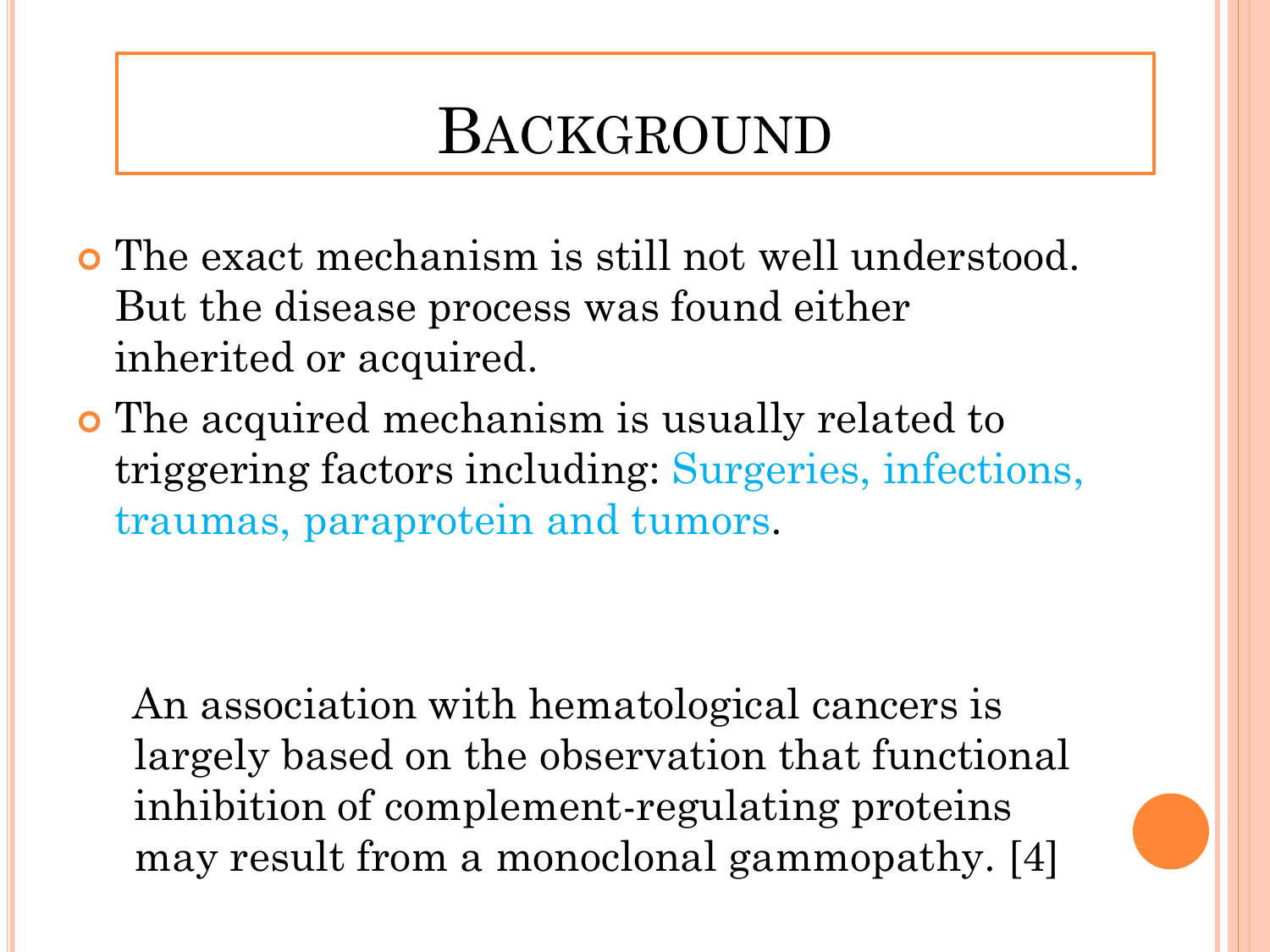### **COMPLEMENT PATHWAY IN GLOMERULONEPHRITIS**



- System of circulating proteins that form an important component of innate immunity
- 3 pathways of activation that converge at C3
- Classical pathway activated by immune complexes
- Activation of C3 leads to the formation of the membrane attack complex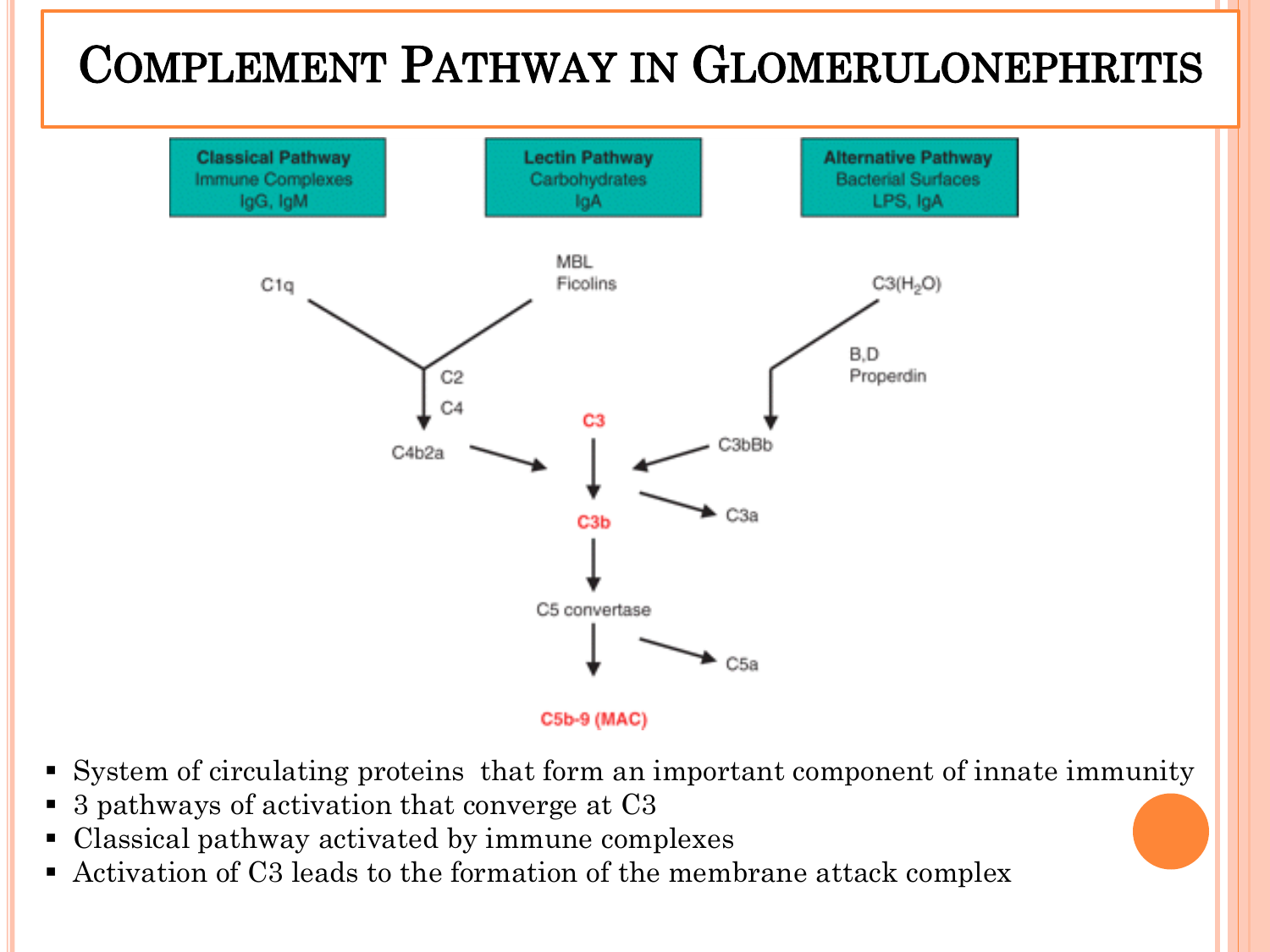#### **PIGN**

- . 30% of cases of PIGN are C3 dominant
- Complement abnormalities are presumed to be transient or part of the recovery from infection
- C3 normalization should occur within 8 weeks; reclassification to C3 glomerulopathy is warranted if C3 remains abnormal at 12 weeks

#### **DDD**

- . -33% of C3 glomerulopathy cases
- · Electron microscopy reveals highly electron-dense, osmiophilic. sausage-shaped deposits that thicken and transform the lamina densa of the glomerular basement membrane
- · Mass spectrometry reveals complement components in the deposits

#### C3 dominant glomerulonephritis



#### Paraprotein-associated glomerulonephritis

- · In adults aged >50 years, C3 dominant glomerulonephritis is most often associated with a paraprotein
- Complement biomarkers are abnormal in a subset of patients with a paraprotein
- · Complement dysregulation might be caused by a paraprotein (heavy chain and/or light chain) acting as a factor H autoantibody or nephritic factor
- · Paraprotein-targeted therapy seems to improve the prognosis of C3 glomenuopathy

#### C<sub>3</sub>GN

- . ~66% of C3 glomerulopathy cases
- · Electron microscopy reveals deposits with a similar electron density to matrix **components**
- · Patients have an increased likelihood of C5 convertase dysregulation
- · Mass spectrometry reveals terminal complement components in the deposits

Adapted from : Smith RJH, Appel GB, Blom AM, et al. C3 glomerulopathy - understanding a rare complement-driven renal disease. Nat Rev Nephrol 2019; 15:129 [1]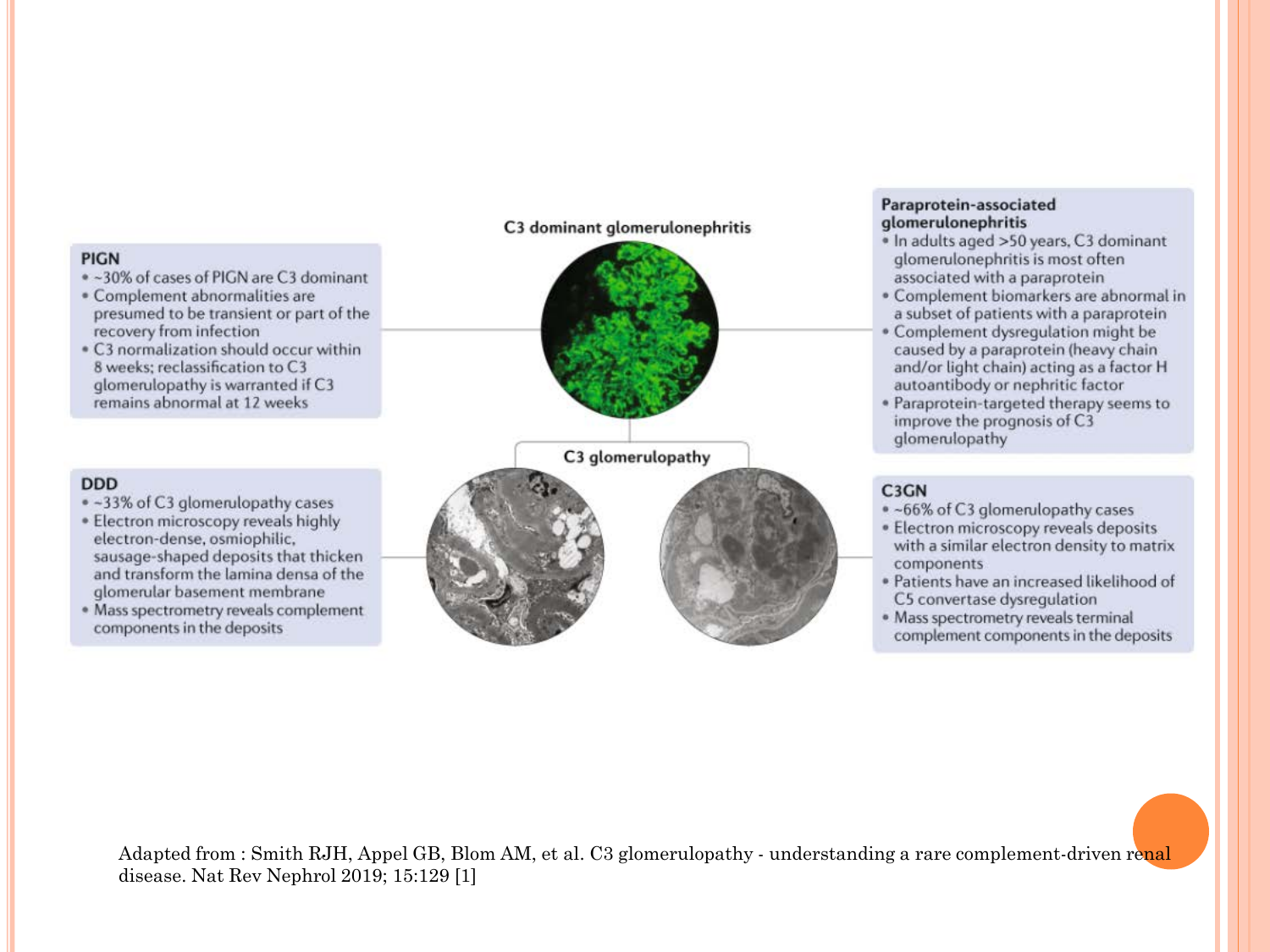### CASE PRESENTATION

78-year-old man with hypertension, who underwent left total hip arthroplasty, that was complicated by wound infection requiring incision and drainage with a wound culture growth of MRSA and Proteus mirabilis. He was appropriately treated then discharged. Readmitted with persistent left hip pain, worsening dependent edema, and profound oligoanuric acute kidney injury with a serum creatinine (S.Cr) of >9 mg/dL.

Urine studies:

- Proteinuria
- Microscopic hematuria
- > Urine sediment showed numerous erythrocytes, leukocytes but no cellular casts.
- $\triangleright$  Random urine protein: creatinine ratio was  $\geq 2.5$  g/g.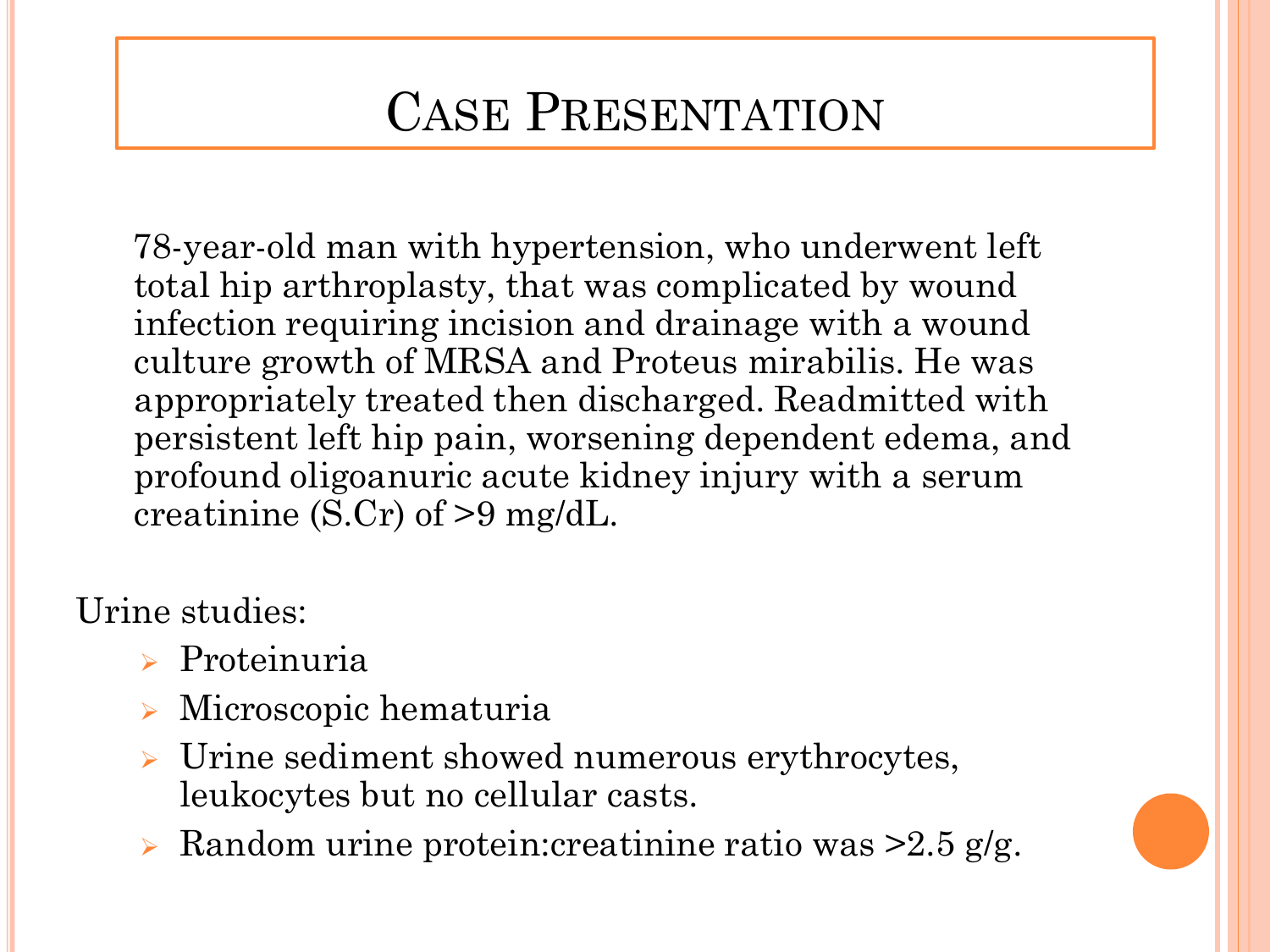### CASE PRESENTATION

Serological work-up:

- $\blacktriangleright$  Low C3 and normal C4 level.
- Positive perinuclear anti-neutrophil cytoplasmic antibodies (p-ANCA) with undetectable antimyeloperoxidase antibodies.
- Serum and urine protein electrophoresis with immunofixation was positive for an IgM-kappa monoclonal paraprotein.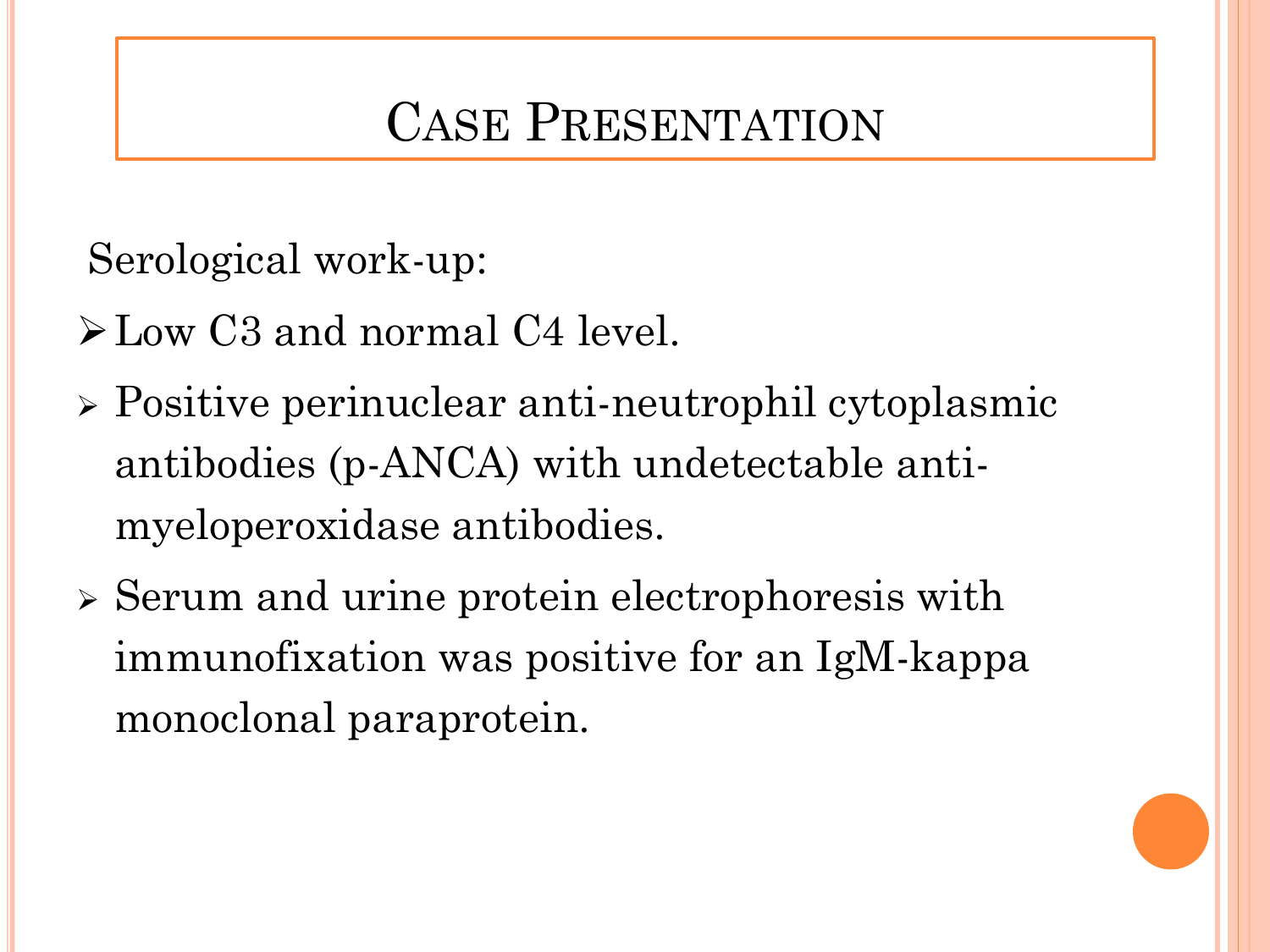

Slide A and B: Renal biopsy tissue electron microscopy shows subendothelial, intramembranous, and hump-like subepithelial and mesangial electron dense deposit.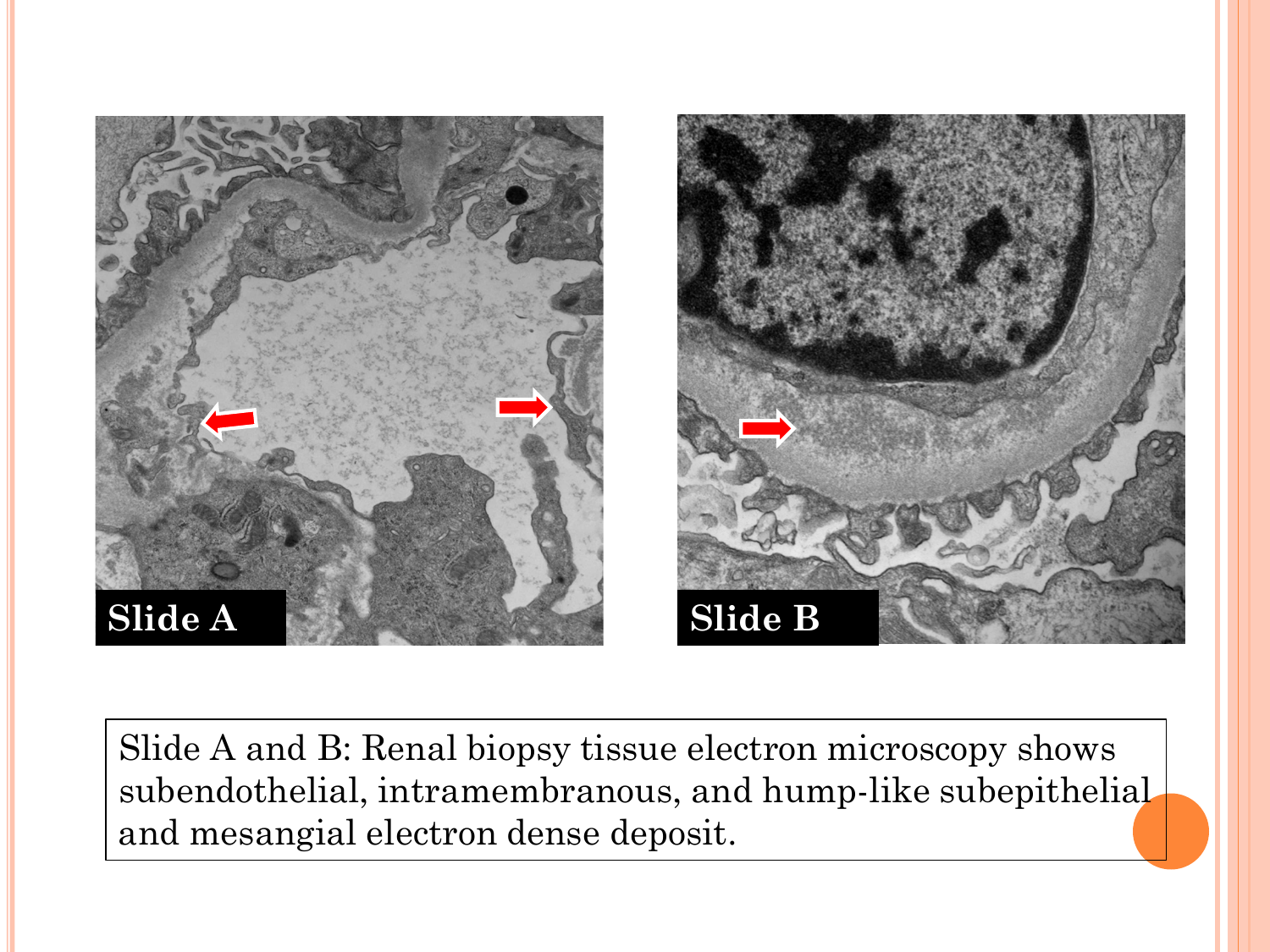



Slide C and D: Renal biopsy , immunofluorescence (IF) staining microscopy studies shows C) C3 immunnofluoresent staining and D) IgM/Kappa restricted cellular infiltrate in the interstitium.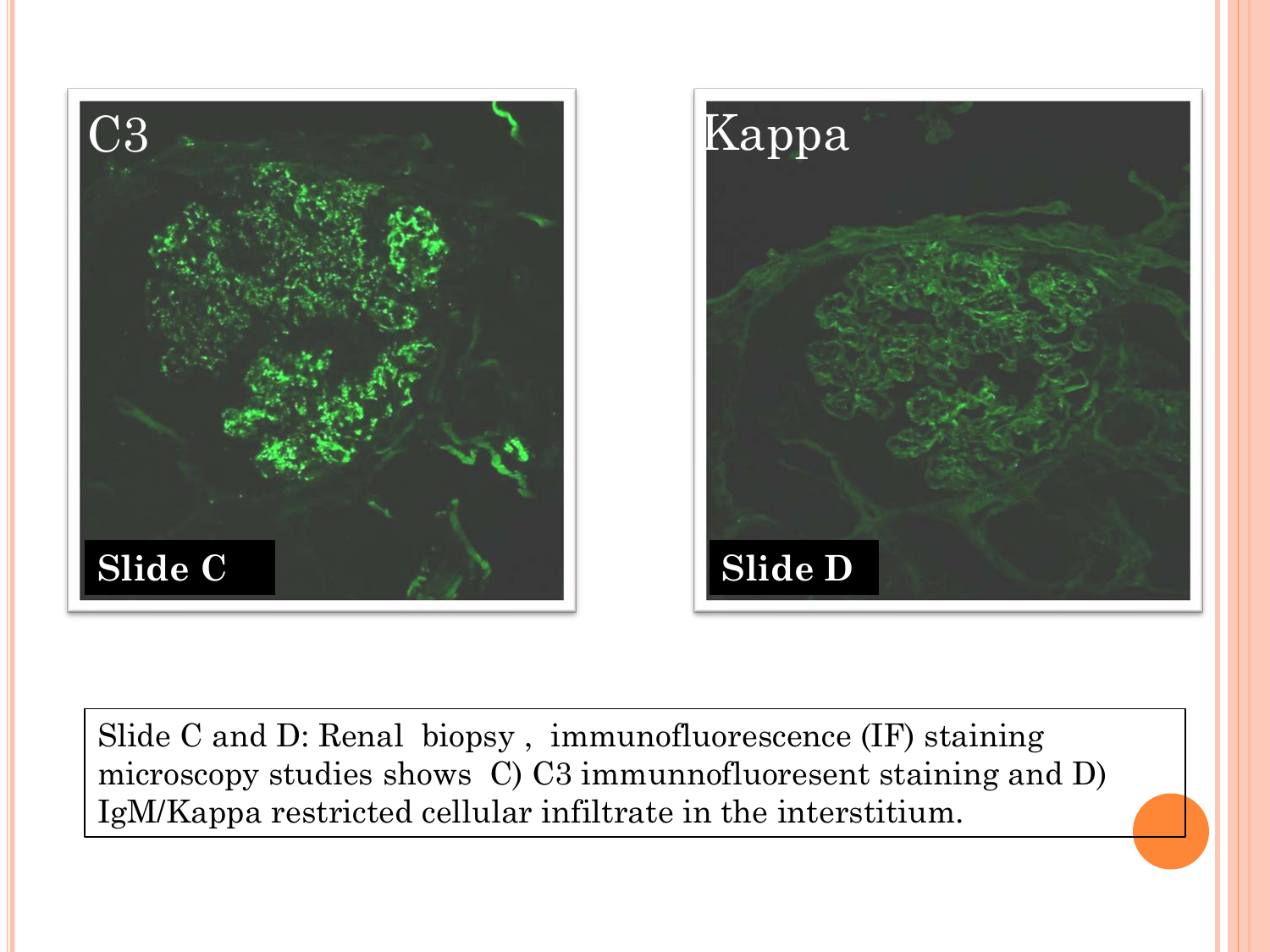### BONE MARROW BIOPSY

Negative for multiple myeloma or lymphoma but flow cytometry demonstrated a mild clonal excess of B lymphocytes of uncertain significance (kappa:lambda ratio=8) raising the possibility of a **low grade B-cell lymphoma**.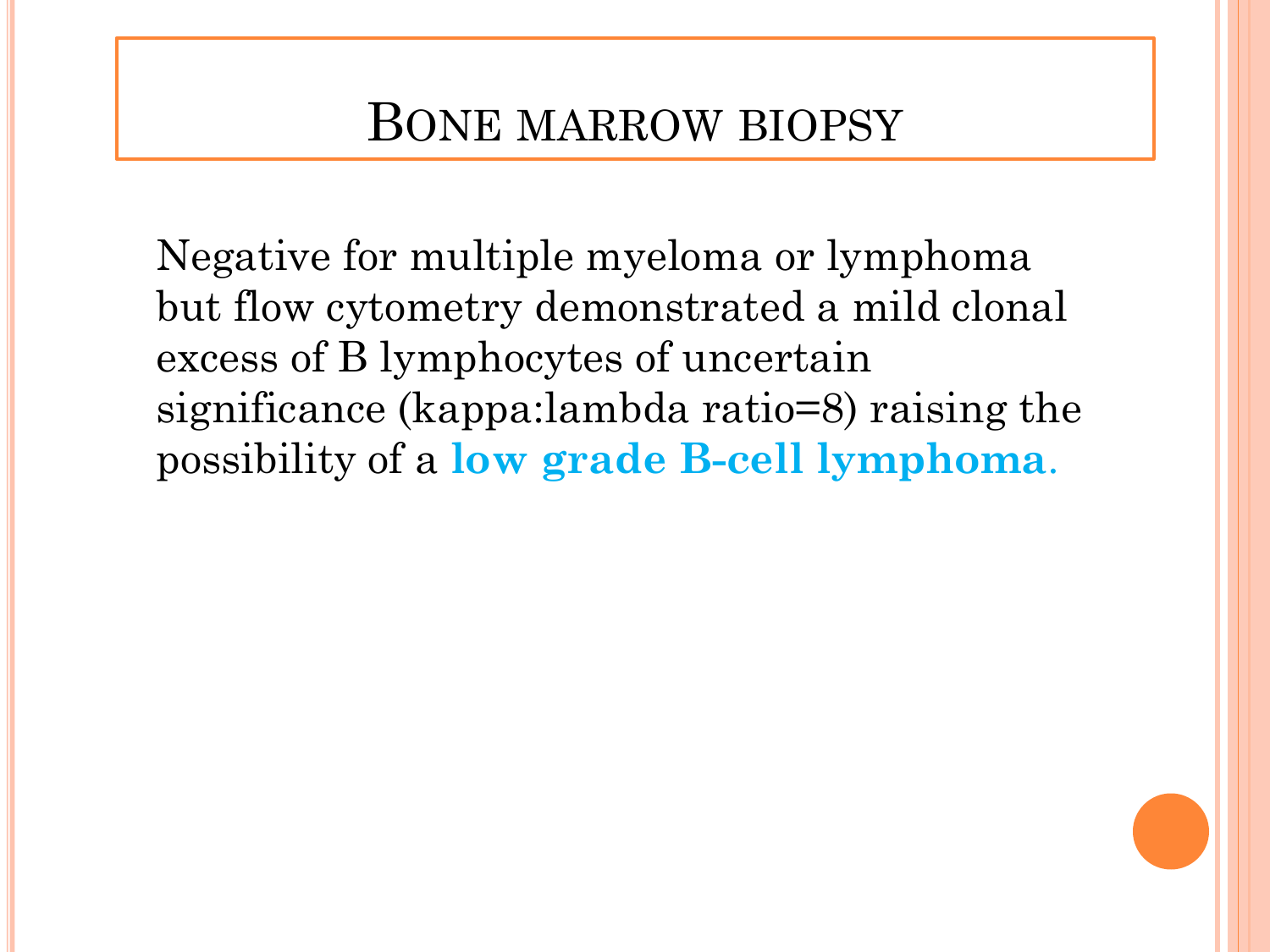### TREATMENT COURSE

He was initiated on high dose intravenous methylprednisolone followed by high dose oral prednisone. 72-hrs later, his urine output improved and hemodialysis was discontinued. At discharge, his S.Cr was 2.8 mg/dL. Corticosteroids were slowly tapered during three months and he received four doses of weekly rituximab infusion. Subsequently, proteinuria resolved and S.Cr stabilized.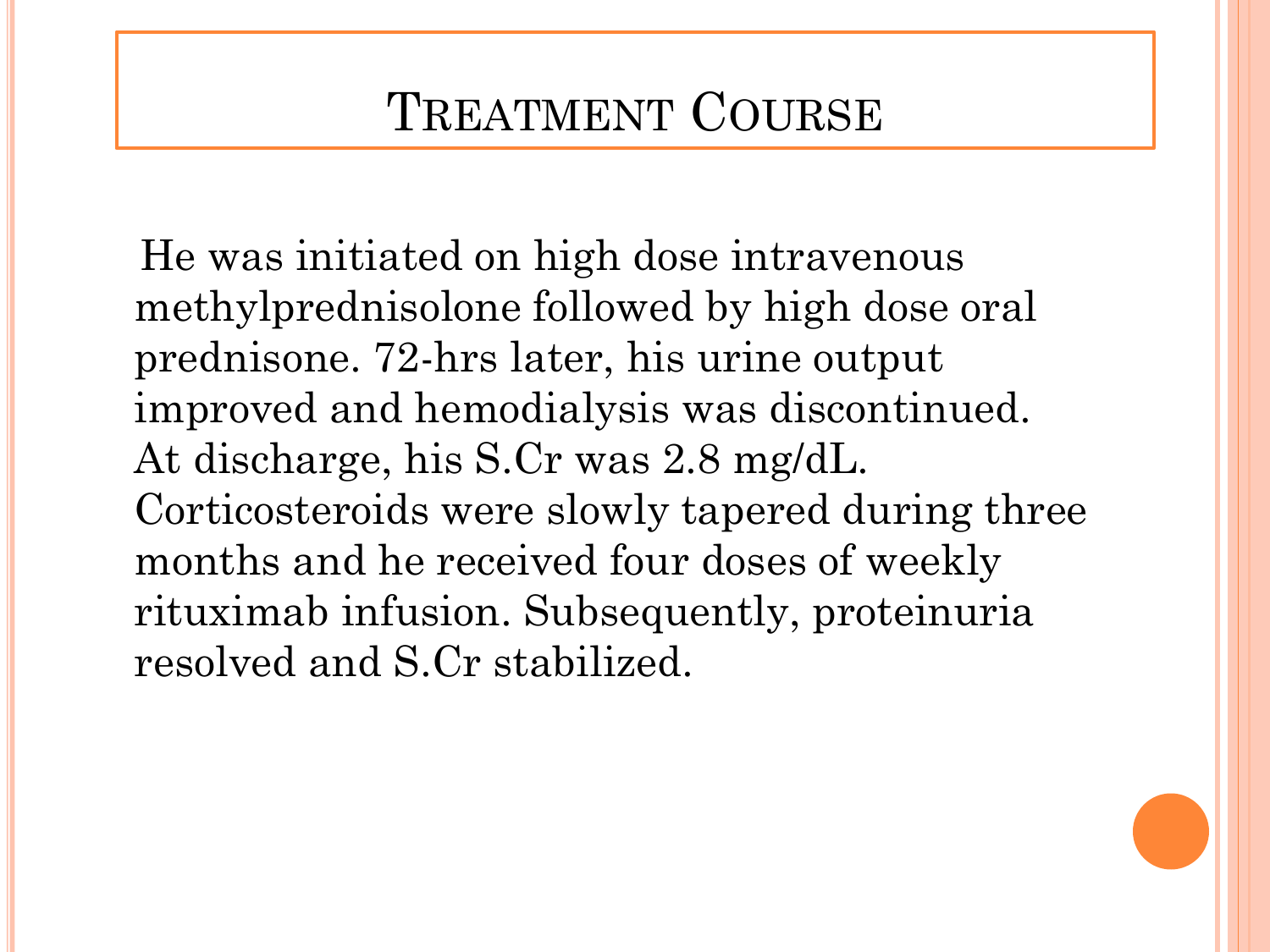### **CONCLUSION**

- C3GN is a rare disease that usually occurs after a triggering event in predisposed/vulnerable patients. A previous study showed that a history of infection, positive autoimmune findings, and monoclonal gammopathy (IgM) were present in 33 of 114 (28.9%), 28 of 114 (24.6%), and 36 of 95 (37.9%) patients, respectively [4].
- In the present study, we present the case of a patient with multiple triggering factors that resulted in C3GN which was responsive to management with glucocorticoids and immunomodulatory therapy.